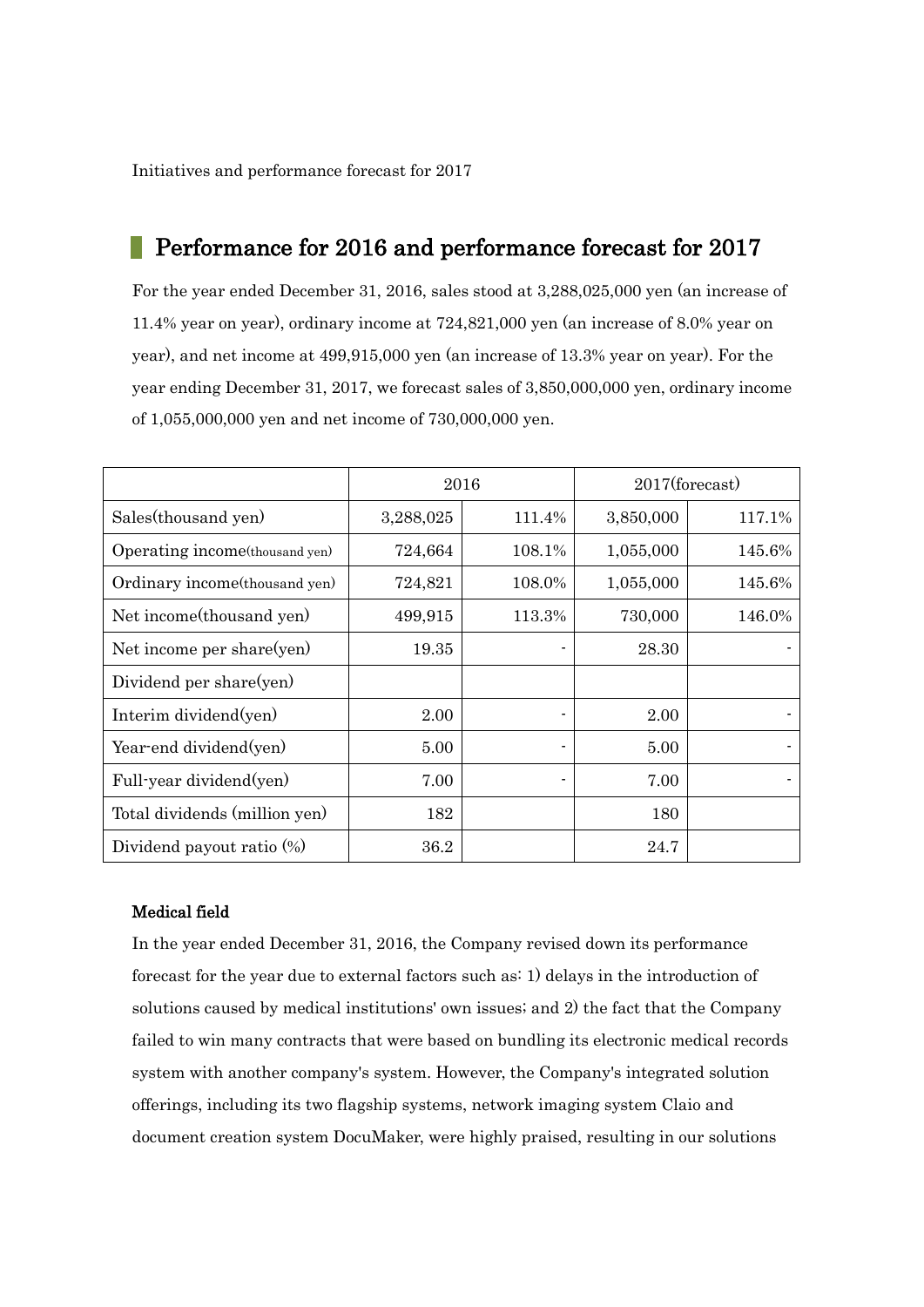being newly or additionally introduced into 85 hospitals and 114 clinics. MapleNote Perinatal System was released in February 2016 and has already been introduced to nine customers during the year under review, with many inquiries on the system continuing to come from customers.

In a new move, we have begun to explore and build a regional collaboration system based on medical certificates (letters of acceptance). The country's April 2016 revision to its fee structure for official medical services enables service providers to be able to calculate the number points by attaching examination results or image data when sending or receiving medical certificates using electronic means. In light of the above-mentioned revision, we are now leveraging our existing solutions and technologies to build a scheme that allows the user to create a medical certificate, gather images and examination results and send or receive the data securely. The Company has been aggressively collaborating with other companies. Through a strategic collaboration with CRI Middleware, we have created a system to record high-quality videos of surgeries and other medical procedures; these videos take up half the hard disk space compared to a typical product of this kind. In joint research programs with Kyoto University and Ehime University, we have launched an initiative to develop a new perimetry system, as well as an initiative to gather and use big data. To strengthen our solutions and technologies to the extent possible, we will continue to enter into strategic partnerships and engage in joint research with enterprises and universities that have a high level of expertise in a particular field.

## Non-medical field

During the year under review, the Company marketed document management system DocuMaker Office, providing it to construction and real estate companies. These users highly praised the fact that this system enables them to effortlessly streamline operations through digitizing paper documents by scanning them, in addition to inputting and compiling data online. As a result, companies faced with similar challenges in other sectors are inquiring us about the system. Our existing proposals appear to be solidly promising, although it is time-consuming to put forward a proposal to a prospective customer in a sector new to us. It also takes time to win a contract from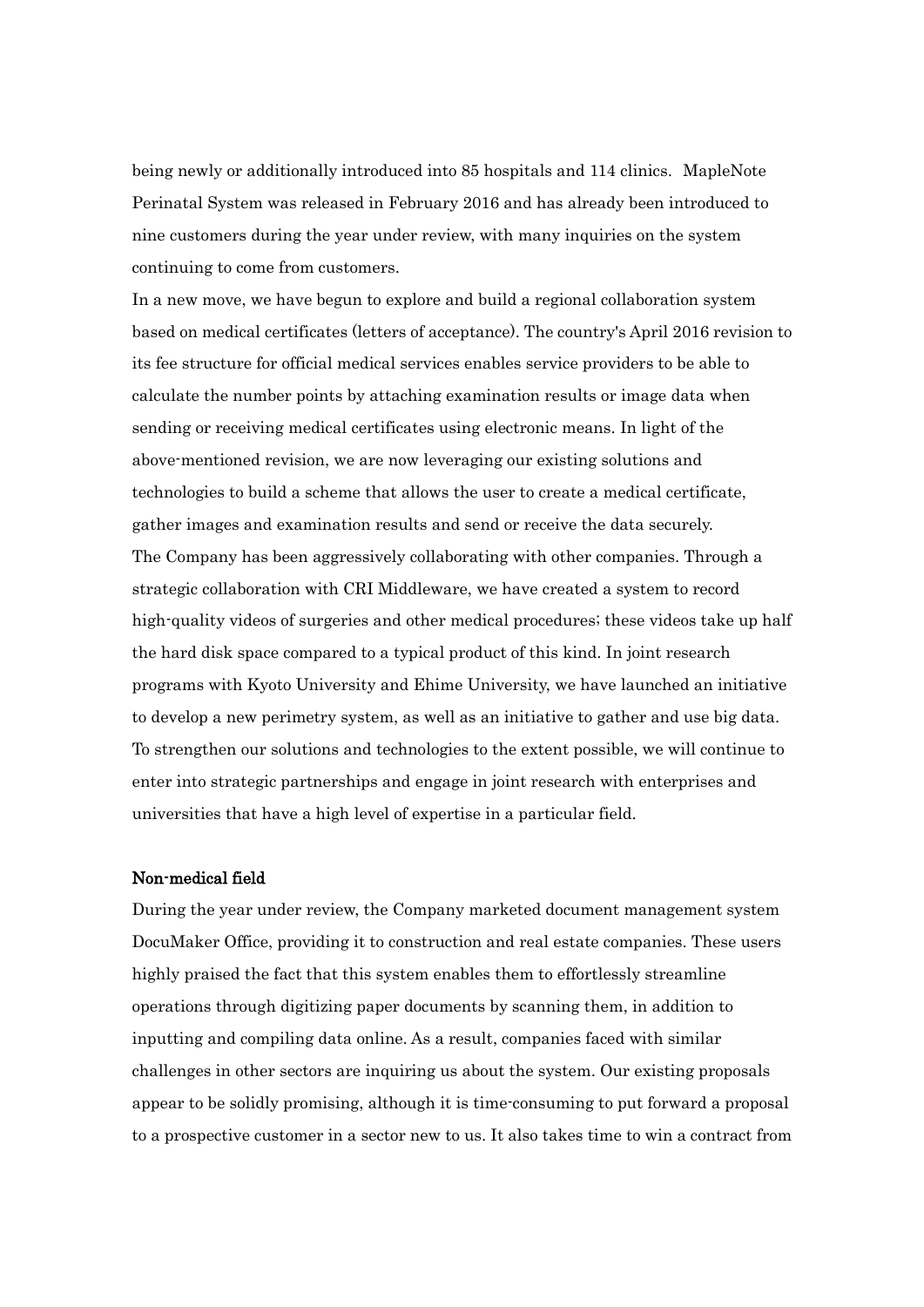the entity because we must deeply examine its challenges after understanding the sector's business practices and provide solution and consultation services. Meanwhile, we are actively marketing the Company in different ways in order to acquire new prospective customers.

# Initiative for the year ending December 31, 2017

### Medical field

Demand from large-sized hospitals has run its course and now mainly consists of meeting the demand for replacing hardware when their useful lifetimes are up. An advantage of the Company's solutions is the fact that they allow a single product to cover a wide range of matters and that introducing multiple products enables the user to lower introduction costs, which puts the Company at an advantage over its rivals when the time comes to replace a system. Going forward, in addition to steadily acquiring replacement contracts, we will ensure that an increasingly wider range of customers will choose our products by leveraging our product appeal and significant cost advantage.

Small- to medium-sized hospitals and clinics will likely continue to introduce our systems steadily in the coming years. We will strive to expand our market share on the back of our powerful ophthalmology and otolaryngology solutions, as well as our radiotherapy segment systems, which will provide the key to allowing our systems to be introduced by small- to medium-sized hospitals, and will become a new source of strength for the company. At the same time, we will continuously seek to acquire new distributors and ensure that system introduction becomes more efficient.

In collaboration with a consolidated subsidiary newly established in February 2017, we will also work on medical data analysis and data health initiatives, programs that will tap into our medical sector strategy and artificial intelligence (AI) technologies, thereby further improving the quality of our existing business lines and expanding them.

Steady progress is continuing to be made by our efforts to explore and build a new regional collaboration system based on letters of acceptance. Already, we are in the process of negotiating with several key regional hospitals toward establishing a collaboration platform with each of them. By leveraging the expertise accumulated to date, we will propose a regional collaboration system befitting of each medical institution's policies and the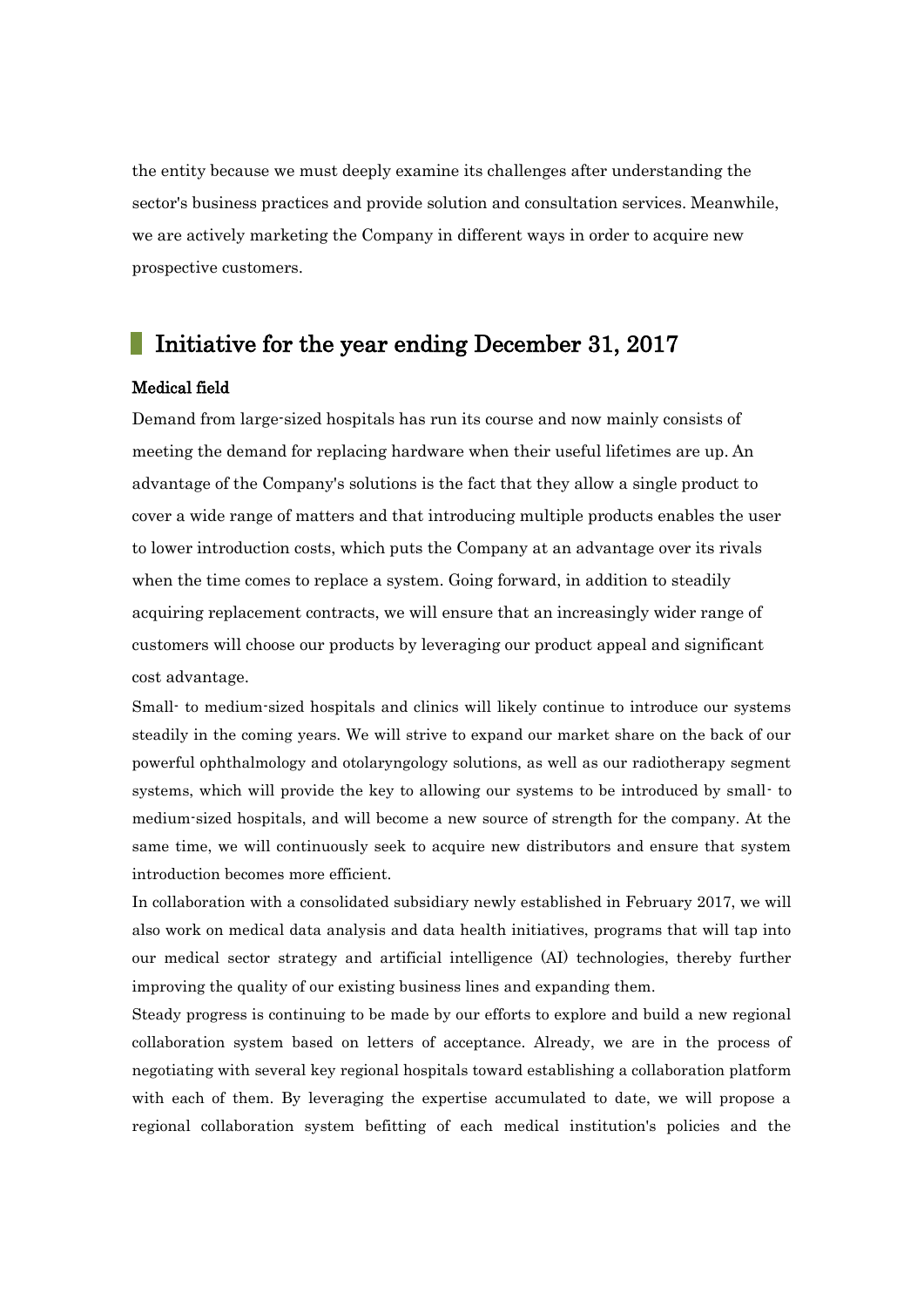characteristics of each area, thus working to build a user-friendly system that is appropriate for practical usage.

### Healthcare and home medical and nursing care fields

In the healthcare field, we will work on the research and development for gathering and analyzing not only medical data from medical institutions, but also the data on personal health management.

In the home medical and nursing care fields, the Japanese government has been pursuing a state policy of promoting a shift to early-stage home medical service practices. IT is increasingly used as a means of streamlining operations and enabling the entities involved to share information smoothly. In this respect, in order to save medical expenses, it is necessary to: 1) improve the quality of an objective evaluation (i.e. assessment) of visiting medical and nursing care services; and 2) provide such services appropriately. The Company has developed a system to ensure that such assessment is done periodically and a plan based on it is carried out, thereby enabling quality improvement and providing assistance. In the coming years, we will work on making the system more widespread in an effort to promote visualization in medical and nursing care services and improve their quality.

### Non-medical field

For our flagship product, document management system DocuMaker Office , we have completed a for-municipality package as an addition to our ordinary package targeting general enterprises. We have been receiving inquiries from both existing-user municipalities as well as other municipalities. They highly praise the system's uncomplicated and user-friendly screens while being equipped with the necessary and required functions. Going forward, we will continue to approach existing-user companies in sectors for which we already hold specialized knowledge as well as sectors new to us, such as the temporary staffing service sector.

Although sufficient demand is thought to exist for our data transfer service, market needs only match technology seeds when the system replacement occurs timely, so it is rare for us to win contracts promptly. However, given that our technologies and schemes